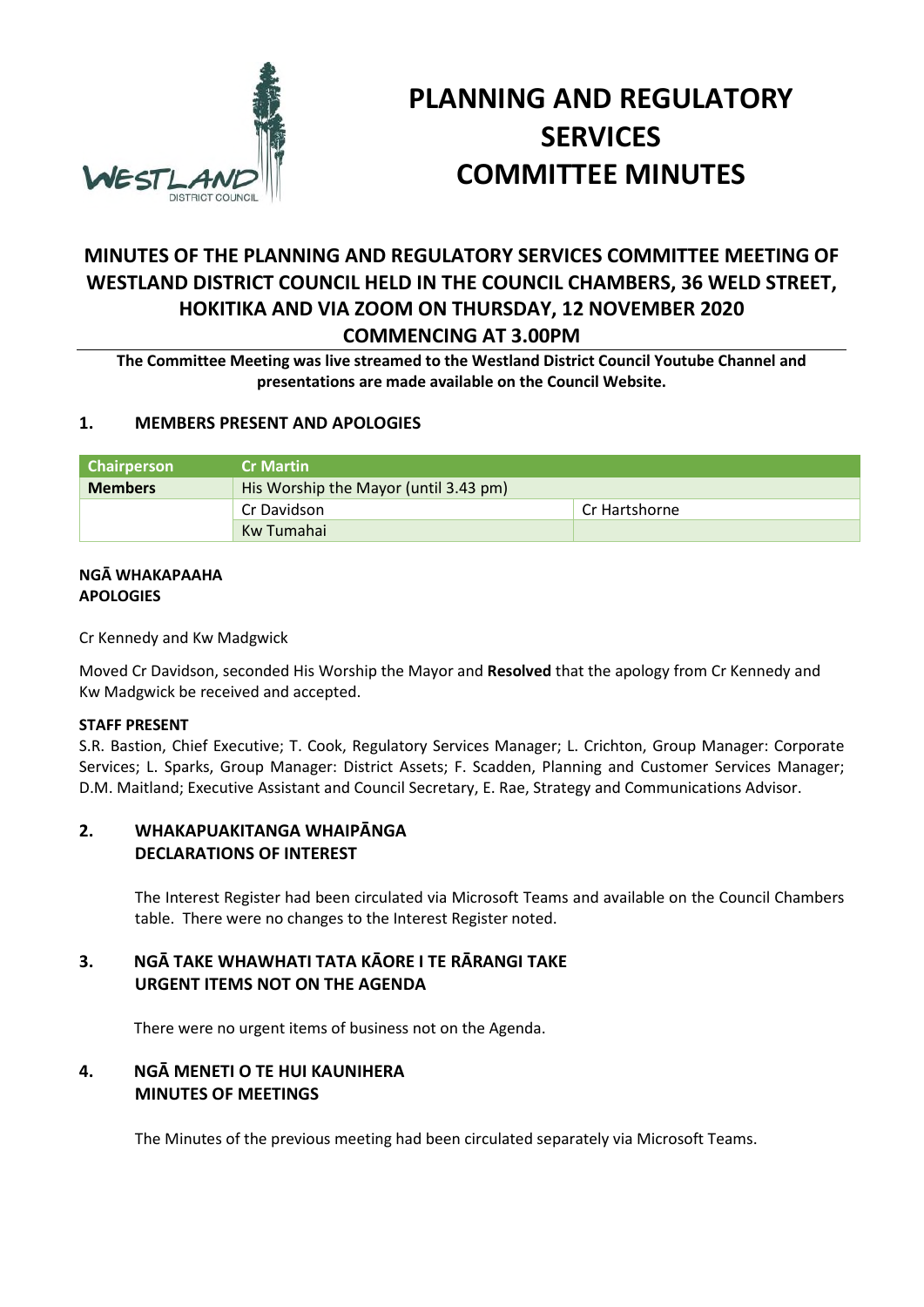## **Planning and Regulatory Services Committee Meeting Minutes – 12 March 2020**

Moved Cr Davidson, seconded Cr Martin and **Resolved** that the Minutes of the Planning and Regulatory Services Committee Meeting held on the 12 March 2020 be confirmed as a true and correct record of the meeting.

The Chair approved that his digital signature be added to the confirmed Planning and Regulatory Services Meeting Minutes of 12 March 2020.

## **5. ACTION LIST**

The Planning and Customer Services Manager spoke to the Action List and provided the following updates:

#### **Docherty's Creek, Franz Josef**

This item has been completed and can be removed from the list.

#### **Freedom Camping Working Group Subcommittee**

This item has been actioned and can be removed from the list.

#### **Legacy Landfills in Westland District**

This item has been completed and can be removed from the list.

The Group Manager: District Assets spoke to this item:

#### **Speed Limit Consultation Update**

The Special Consultative procedure has now closed and a report will be prepared for the next Council meeting.

The Planning and Customer Services Manager spoke to the following item:

#### **Town Centre Plan Draft**

A concept plan is being drawn up by a consultant.

Moved His Worship the Mayor, seconded Cr Davidson and **Resolved** that the items as completed, be removed from the Action List and the list be received.

## **6. NGĀ TĀPAETANGA PRESENTATIONS**

 $\bullet$  Nil.

## **7. PŪRONGO KAIMAHI STAFF REPORTS**

#### **Planning: Current Projects – Verbal Update**

The Planning and Customer Services Manager spoke to this item and updated the committee on the below projects: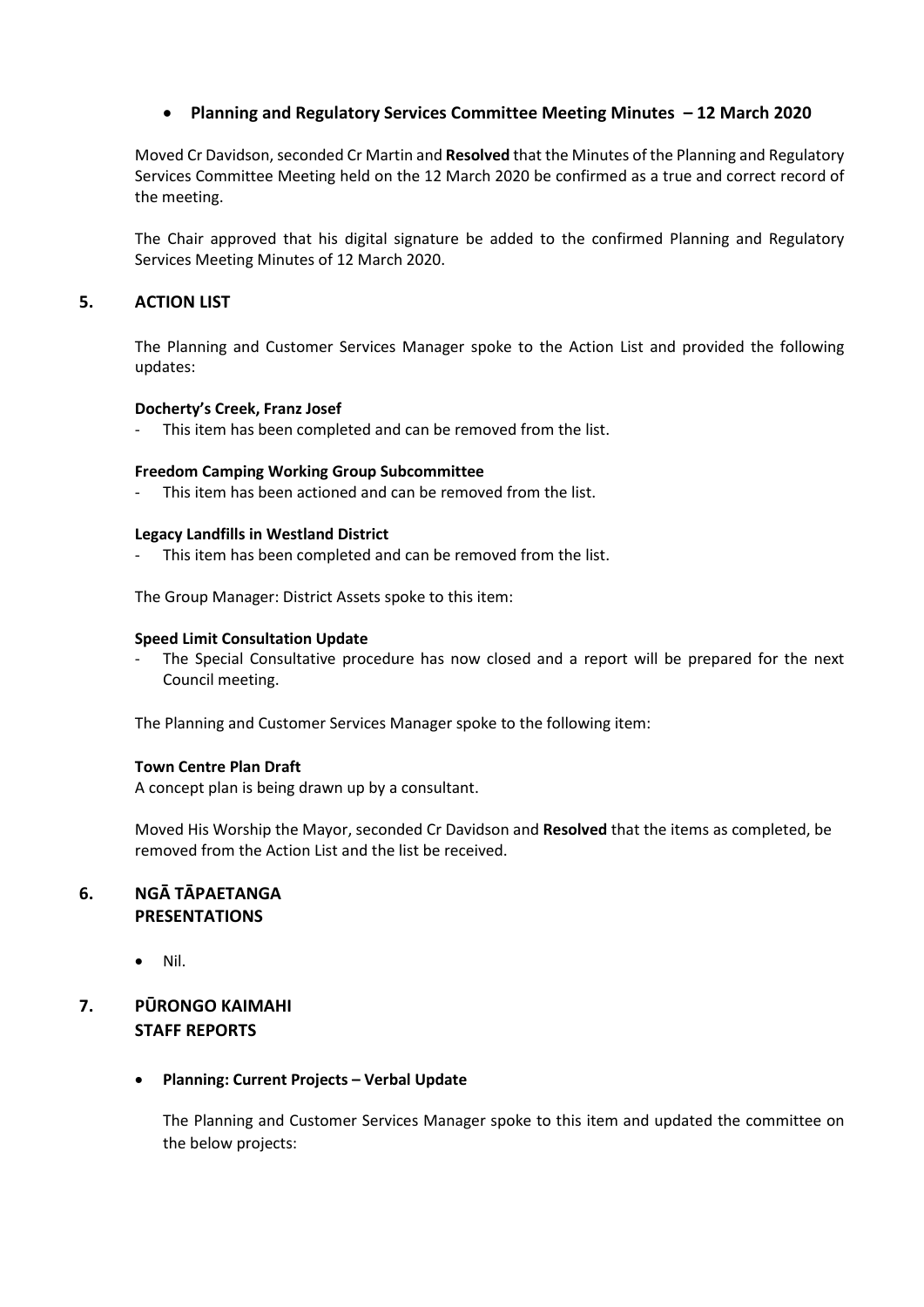#### **Town Centre Plan**

Concepts are currently getting drawn up.

#### **Racecourse and Cass Square**

Concepts are currently getting drawn up.

#### **Te Tai o Poutini Plan – Technical Advisory Team**

- Add in here from Fiona Scadden (in terms in pdf form).
- Port zones make sure port zones is mentioned in Fiona's notes that were circulated.
- Visitor accommodation
- Airbnbs/unhosted accommodation.

*His Worship the Mayor left the meeting at 3.43 pm and did not return to the meeting.* 

#### **Consent Applications Received and Consents Granted**

- We have a summary for the entire financial year so year to date we have had 43 applications and 125 granted, 18 are active.
- 16 Section 34 Certificates.
- 15 committed subdivisions.
- 26 marginal activities.
- 203 LIMS.
- 1 resource consent not processed within the statutory timeframe.

#### **Other Business**

- Kw Madgwick presentation from Development West Coast.
- Cr Martin requested details on the number of change of ownerships received in Westland.

Moved Cr Davidson, seconded Kw Madgwick and **Resolved** that the verbal update from the Planning and Customer Services Manager regarding planning and current projects future update be received.

## **8. KA MATATAPU TE WHAKATAUNGA I TE TŪMATANUI RESOLUTION TO GO INTO PUBLIC EXCLUDED**

(to consider and adopt confidential items)

Moved Cr Martin, seconded Cr Davidson and **Resolved** that the Planning and Regulatory Services Committee confirm that the public were excluded from the meeting in accordance with Section 48, Local Government Official Information and Meetings Act 1987 at 3.52pm.

The general subject of the matters to be considered while the public are excluded, the reason for passing this resolution in relation to each matter and the specific grounds under Section 48(1) of the Local Government Official Information and Meetings Act 1987 for the passing of the resolution are as follows:

| <b>Item</b><br>No. | <b>General subject of</b><br>each matter to be<br>considered | <b>Reason for passing</b><br>this resolution in<br>relation to each<br>matter | Ground(s) under Section 48(1) for the<br>passing of this resolution                                                                                                                                                      |
|--------------------|--------------------------------------------------------------|-------------------------------------------------------------------------------|--------------------------------------------------------------------------------------------------------------------------------------------------------------------------------------------------------------------------|
| $\mathbf{1}$ .     | Confidential Minutes-<br>12 March 2020                       | Good<br>reason<br>to<br>withhold exist under<br>Section 7                     | That the public conduct of the relevant<br>part of the proceedings of the meeting<br>would be likely to result in the disclosure<br>of information for which good reason or<br>withholding exists.<br>Section $48(1)(a)$ |